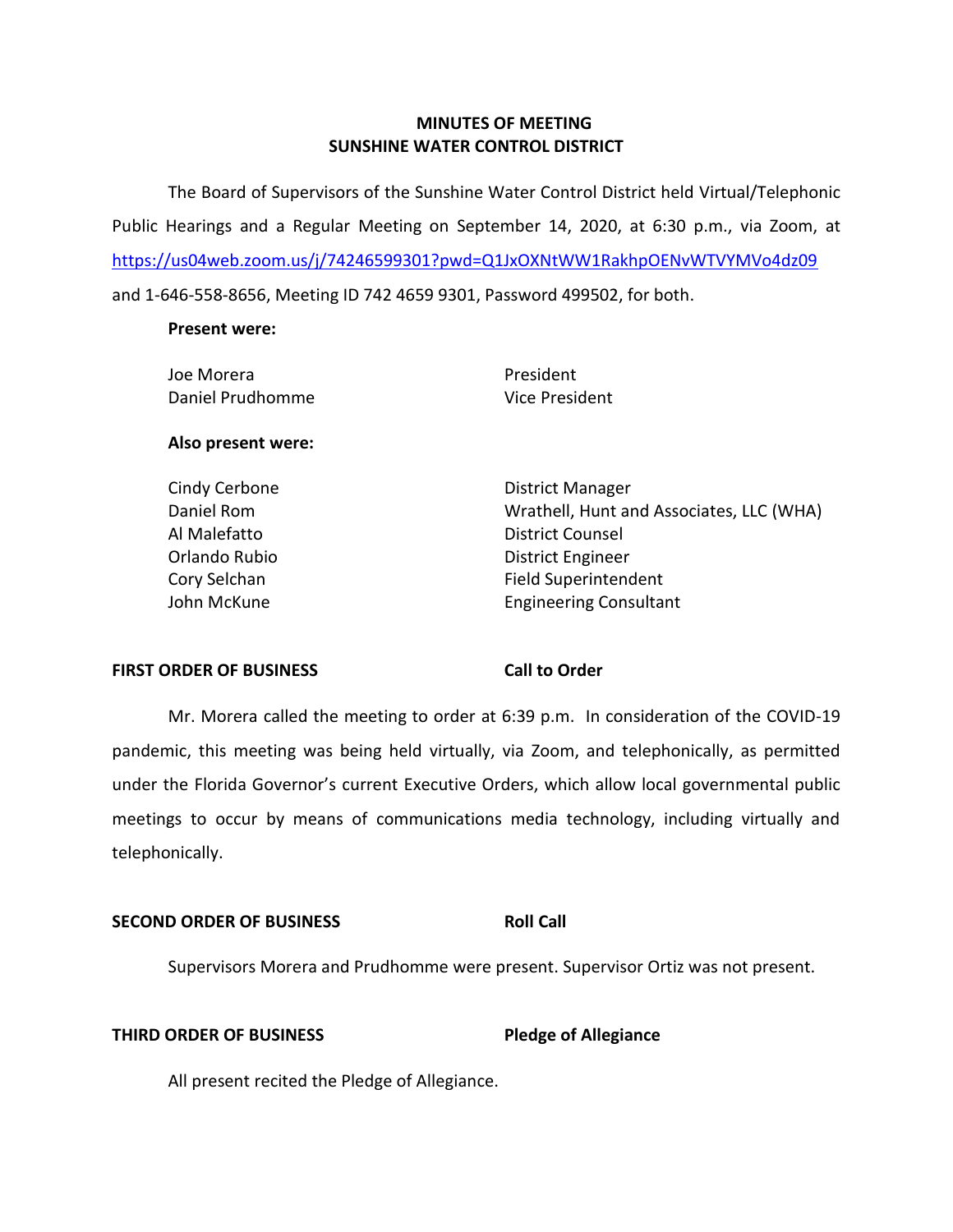# **FOURTH ORDER OF BUSINESS** Public Comments [3-Minute Time Limit]

There were no public comments.

FIFTH ORDER OF BUSINESS **The State of Public Hearing on Adoption of Fiscal Year 2020/2021 Budget** 

# **A. Proof/Affidavit of Publication**

The affidavit of publication was provided for informational purposes.

 **B. Consideration of Resolution 2020-07, Relating to the Annual Appropriations and Adopting the Budget for the Fiscal Year Beginning October 1, 2020, and Ending September 30, 2021; Authorizing Budget Amendments; and Providing an Effective Date** 

Ms. Cerbone presented the proposed Fiscal Year 2021 and highlighted the following:

- $\triangleright$  The proposed budget was the same as the version presented at the May meeting.
- ➢ Expenses exceeded revenue: Used Transfer in Funds from the DSF 2018 refinanced bonds, as no principal payments were due, along with a portion of Fund Balance to offset the capital expenditures.
- $\triangleright$  The assessment increase would remain at 3%.

 $\triangleright$  The proposed budget and potential awarding of the Request for Proposals (RFP) were discussed with Mr. Ortiz; he agreed with the budget and appreciated having the engineering and capital outlay expenditures broken down.

 **On MOTION by Mr. Prudhomme and seconded by Mr. Morera, with all in favor, the Public Hearing was opened.** 

No members of the public spoke.

 **On MOTION by Mr. Morera and seconded by Mr. Prudhomme, with all in favor, the Public Hearing was closed.**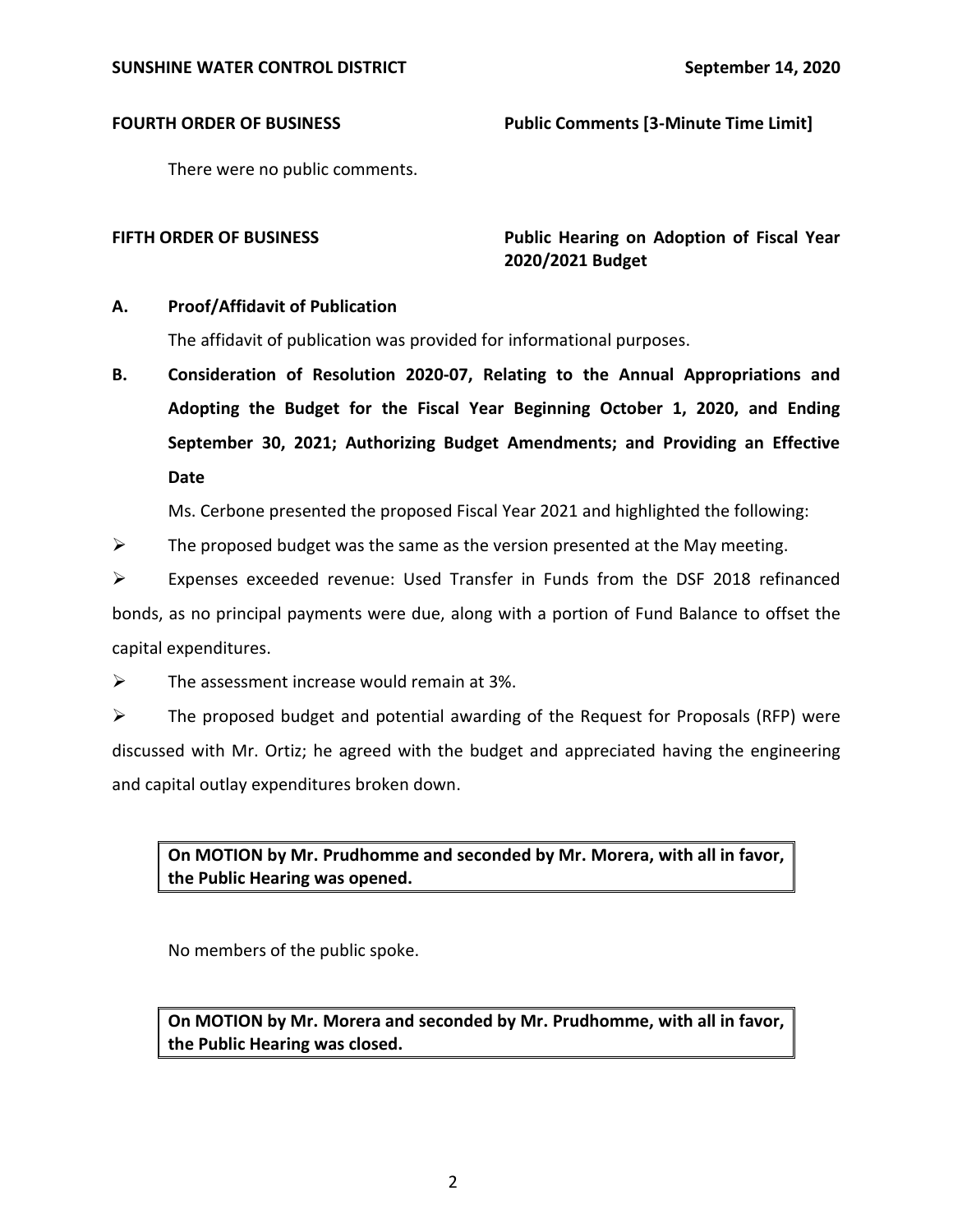Ms. Cerbone presented Resolution 2020-07. Due to changes in legislation, the Resolution in the agenda package would be revised to correct references to Florida Statutes.

 **On MOTION by Mr. Morera and seconded by Mr. Prudhomme, with all in favor, Resolution 2020-07, Relating to the Annual Appropriations and Adopting the Budget for the Fiscal Year Beginning October 1, 2020, and Ending September 30, 2021; Authorizing Budget Amendments; and Providing an Effective Date, in substantial form, subject to incorporating legislation updates to certain Florida Statutes, was adopted.** 

SIXTH ORDER OF BUSINESS **Public Hearing to Hear Comments and Objections on the Imposition of Maintenance and Operation Special Assessments to Fund the Budget for Fiscal Year 2020/2021; Pursuant to Florida Law** 

# **A. Proof/Affidavit of Publication**

The affidavit of publication was provided for informational purposes.

 **B. Consideration of Resolution 2020-08, Making a Determination of Benefit and Imposing Special Assessments for Fiscal Year 2020/2021; Providing for the Collection and Enforcement of Special Assessments; Certifying an Assessment Roll; Providing for Amendments to the Assessment Roll; Providing a Severability Clause; and Providing an Effective Date** 

 **On MOTION by Mr. Morera and seconded by Mr. Prudhomme, with all in favor, the Public Hearing was opened.** 

No members of the public spoke.

 **On MOTION by Mr. Morera and seconded by Mr. Prudhomme, with all in favor, the Public Hearing was closed.** 

Ms. Cerbone presented Resolution 2020-08.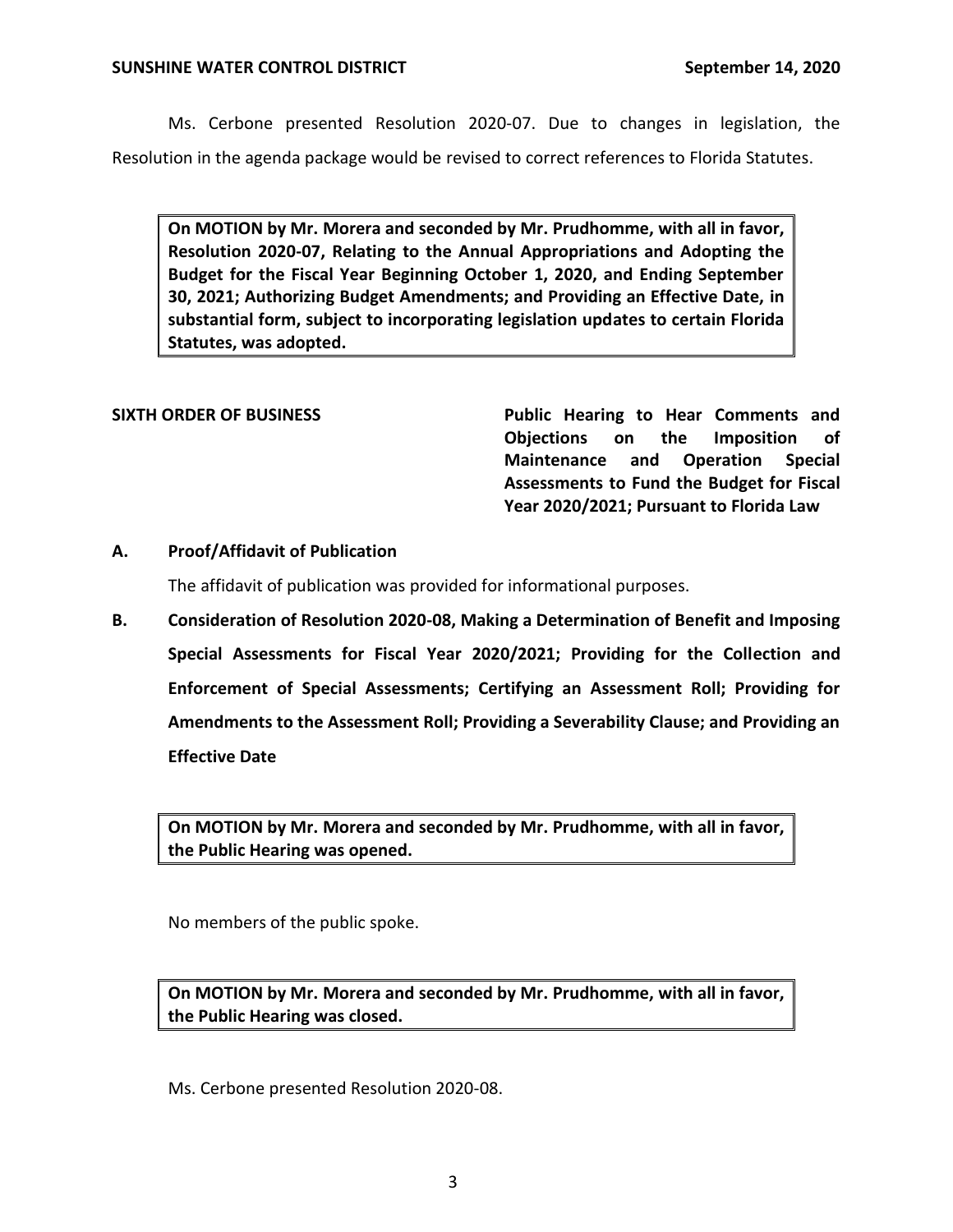**On MOTION by Mr. Prudhomme and seconded by Mr. Morera, with all in favor, Resolution 2020-08, Making a Determination of Benefit and Imposing Special Assessments for Fiscal Year 2020/2021; Providing for the Collection and Enforcement of Special Assessments; Certifying an Assessment Roll; Providing for Amendments to the Assessment Roll; Providing a Severability Clause; and Providing an Effective Date, was adopted.** 

 **SEVENTH ORDER OF BUSINESS Consideration of RFP for Disaster Debris Removal and Disposal** 

# **A. RFP Package**

The RFP package was provided for informational purposes.

# **B. Affidavit of Publication**

The affidavit of publication was provided for informational purposes.

# **C. Respondents (***Transmitted under Separate Cover***)**

- **I. Custom Tree Care, Inc.**
- **II. CrowderGulf**
- **III. Phillips & Jordan, Inc.**

 Ms. Cerbone stated that six contractors requested the RFP and three submitted proposals; all were received on time and completed in full. She reviewed each response and the respondents' qualifications and references.

 Ms. Cerbone and Mr. Selchan recommended awarding the contract to Phillips & Jordan, Inc. (P&J), factoring in that the District would share the same site that the Coral Springs Improvement District (CSID) uses for disposal. As CSID engaged P&J for the same services, it would be more efficient and effective to utilize the same vendor.

### **D. Evaluation/Ranking**

 Ms. Cerbone reviewed the ranking sheet and conveyed Mr. Ortiz's evaluations. Mr. Ortiz's decision was between P&J and CrowderGulf, as he believed Custom Tree Care, Inc. was more of a land-based than water-based firm. His recommendation was to award the contract to P&J. Mr. Morera and Mr. Prudhomme accepted Ms. Cerbone's rankings and ranking P&J the Number One ranked respondent.

# **E. Authorization to Engage Number One Ranked Firm**

4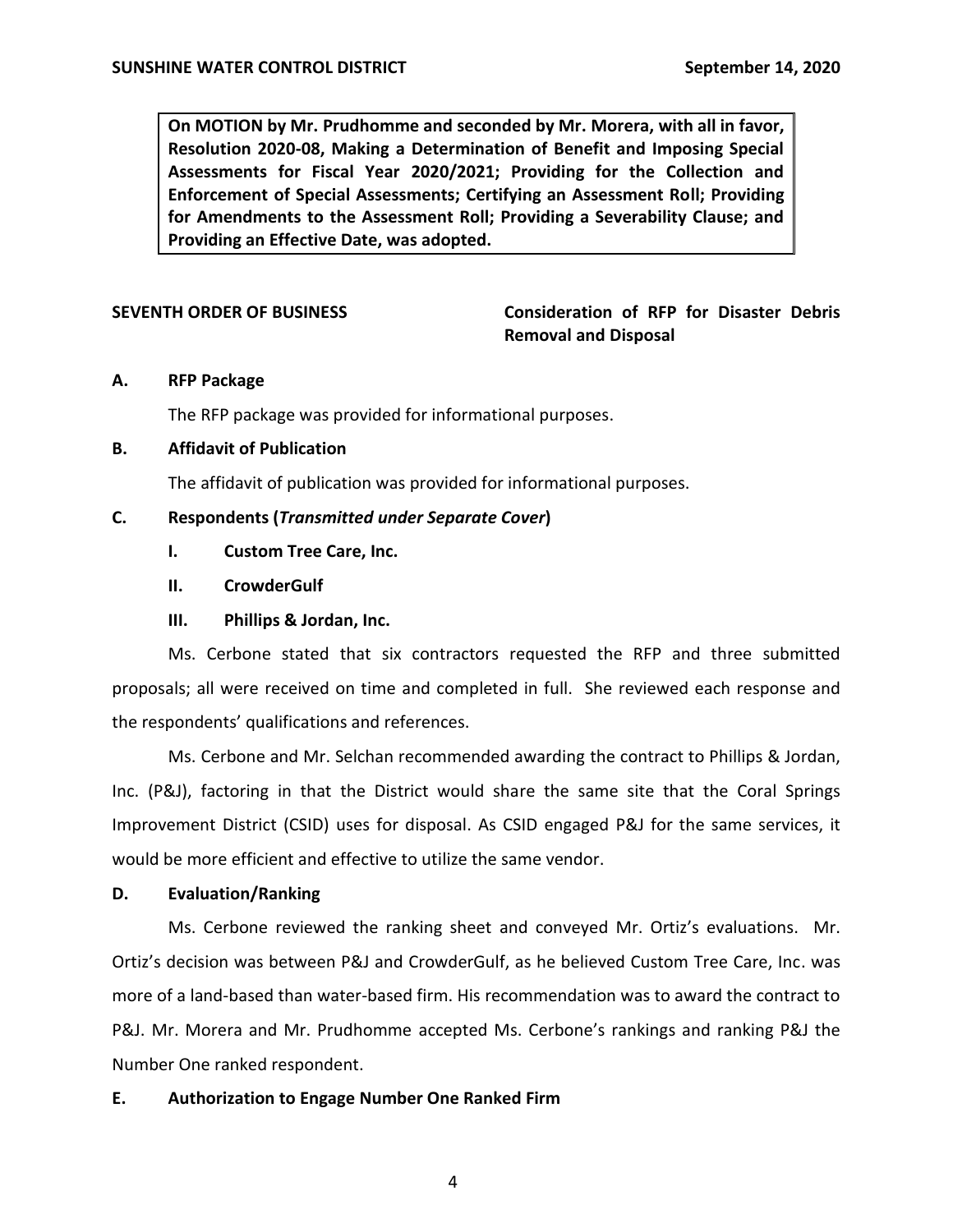Mr. Malefatto stated the Certificate of Insurance, in the bid package, should be revised to include the District as an additional insured.

 **On MOTION by Mr. Prudhomme and seconded by Mr. Morera, with all in favor, accepting Ms. Cerbone's rankings as the Board's rankings and designating Phillips & Jordan, Inc., as the Number One ranked respondent, was approved.** 

 **On MOTION by Mr. Prudhomme and seconded by Mr. Morera, with all in favor, authorizing District Staff to prepare an Agreement with Phillips & Jordan, Inc., the Number One ranked respondent, and authorizing the Board President to execute the Agreement, was approved.** 

### Acceptance of  **Statements as of July 31, 2020 EIGHTH ORDER OF BUSINESS Acceptance of Unaudited Financial**

 generator rental costs, Mr. Selchan stated that the added delay was due to the company waiting on a tool to repair the District's generator. Ms. Cerbone was copied on several letters Ms. Cerbone presented the Unaudited Financial Statements as of July 31, 2020. Approximately \$400,000 in FEMA reimbursement funds remained pending. Regarding he sent to the company regarding the situation.

 **On MOTION by Mr. Prudhomme and seconded by Mr. Morera, with all in favor, the Unaudited Financial Statements as of July 31, 2020, were accepted.** 

**Approval NINTH ORDER OF BUSINESS Approval of August 12, 2020 Virtual/Telephonic Public Meeting Minutes** 

Ms. Cerbone presented the August 12, 2020 Virtual/Telephonic Public Meeting Minutes.

 **On MOTION by Mr. Morera and seconded by Mr. Prudhomme, with all in favor, the August 12, 2020 Virtual/Telephonic Public Meeting Minutes, as presented, were approved.**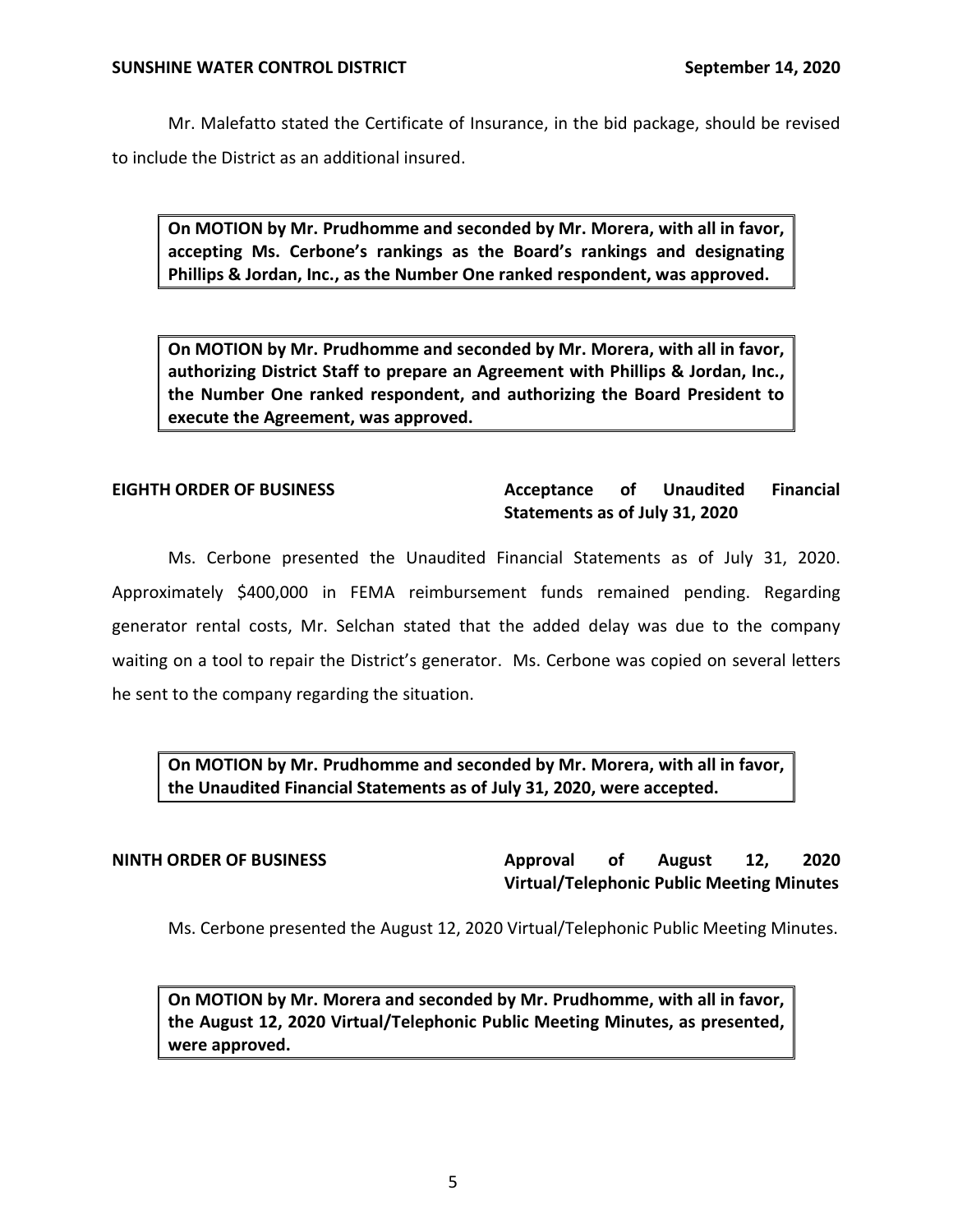### **TENTH ORDER OF BUSINESS FOR Public Comments**

There being no public comments, the next item followed.

### **ELEVENTH ORDER OF BUSINESS Supervisors' Communications**

 Mr. Prudhomme hoped everyone had a nice Labor Day and wished peace to those who lost someone on 9/11.

 Mr. Morera also hoped everyone had a nice Labor Day and noted that the City of Coral Springs was holding their budget hearing today. He hoped that 9/11 would never be forgotten, as it united the nation, and hoped people would lean on that moment, as it made for a more cohesive country. He thanked Staff for continuing to do great work and noted that he observed the lakes being restocked with fish.

### **TWELFTH ORDER OF BUSINESS Staff Reports**

### **A. District Counsel:** *Lewis, Longman & Walker, P.A.*

# • **NSID Communication and Correspondence**

 Mr. Malefatto presented letters from the North Springs Improvement District (NSID) to not required to obtain building permits from the City of Coral Springs. Mr. Malefatto did not recommend the District follow suit. Mr. Selchan suggested discussing with the new City Manager, after the election, how they can move forward with waiving small fees and discuss mitigation costs for larger items, such as tree removal, and the upcoming capital improvement project at the outfall canal. Mr. Malefatto recalled his firm's opinion that the District should be exempt from paying for permits for tree removal in the District's rights-of-way (ROW). The District should wait for a response, if any, from the Attorney General. Discussion ensued regarding past experiences with the City issuing permits. Mr. Prudhomme questioned NSID's the City of Coral Springs. NSID is challenging the requirement to obtain building permits from the City. NSID also requested an Attorney General's opinion supporting its position that NSID is purpose.

### **B. District Engineer:** *Craig A. Smith & Associates*

 **I. Presentation: Monthly Engineer's Report**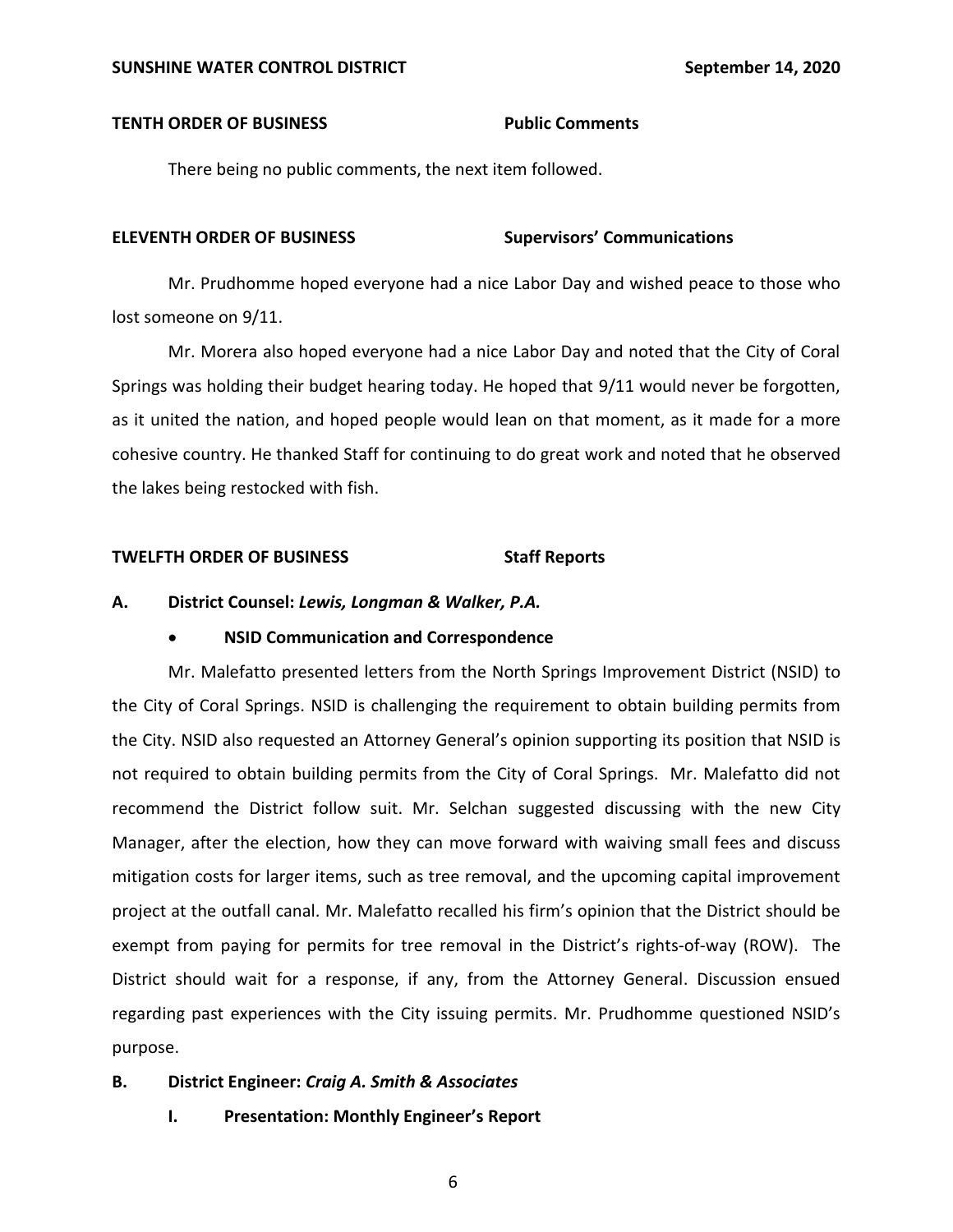Mr. Rubio discussed the following:

 ➢ Revised pricing from MWI and Flow Optimizer to manufacture the Vortex Suppression Cones (VSC) for each pump.

 Mr. Rubio stated that, after MWI reviewed Flow Optimizer's drawings and design, MWI's cost increased significantly; therefore, due to pricing, he recommended awarding the project to Flow Optimizer, whose revised cost was \$99,066, which included material changes to use 3/8 stainless steel but did not include shipping costs. Discussion ensued regarding prior estimates being valid for 30-days, COVID-19 causing costs to increase, material changes, shipping costs, etc. Mr. Selchan recommended awarding the project to the lowest bidder, Flow Optimizer, as they were the original recommended vendor, and allowing Staff to work with the vendor to negotiate a reduction in shipping costs and proceed since manufacturing would take two months. Staff was asked to review and complete due diligence before presenting proposals to the Board for approval.

 **On MOTION by Mr. Prudhomme and seconded by Mr. Morera, with all in favor, the Flow Optimizer proposal to manufacture eight anti-vortex cones, in a not- to-exceed amount of \$99,056, plus an additional \$10,000 for shipping, if applicable, was approved.** 

 The above motion replaces the motion for MWI to manufacture the cones, that the Board approved several meetings ago.

 ➢ MWI's revised proposals for electrical repairs to Pump Stations #1 and #2 were under review.

 $\triangleright$  The AutoCAD files to update the electrical plans for Pump Stations #1 and #2 to fit the electrical components needed for the new motors were received from IBI Group Inc. (IBI) and currently under review.

Mr. Rubio presented the following permit applications for approval:

# **II. Permit Applications**

# **a. Flora Fine Foods – Canal "MM"**

 Mr. Rubio responded to questions related to the slope and sod and confirmed that the final condition of the lake bank would be as noted in the specifications provided.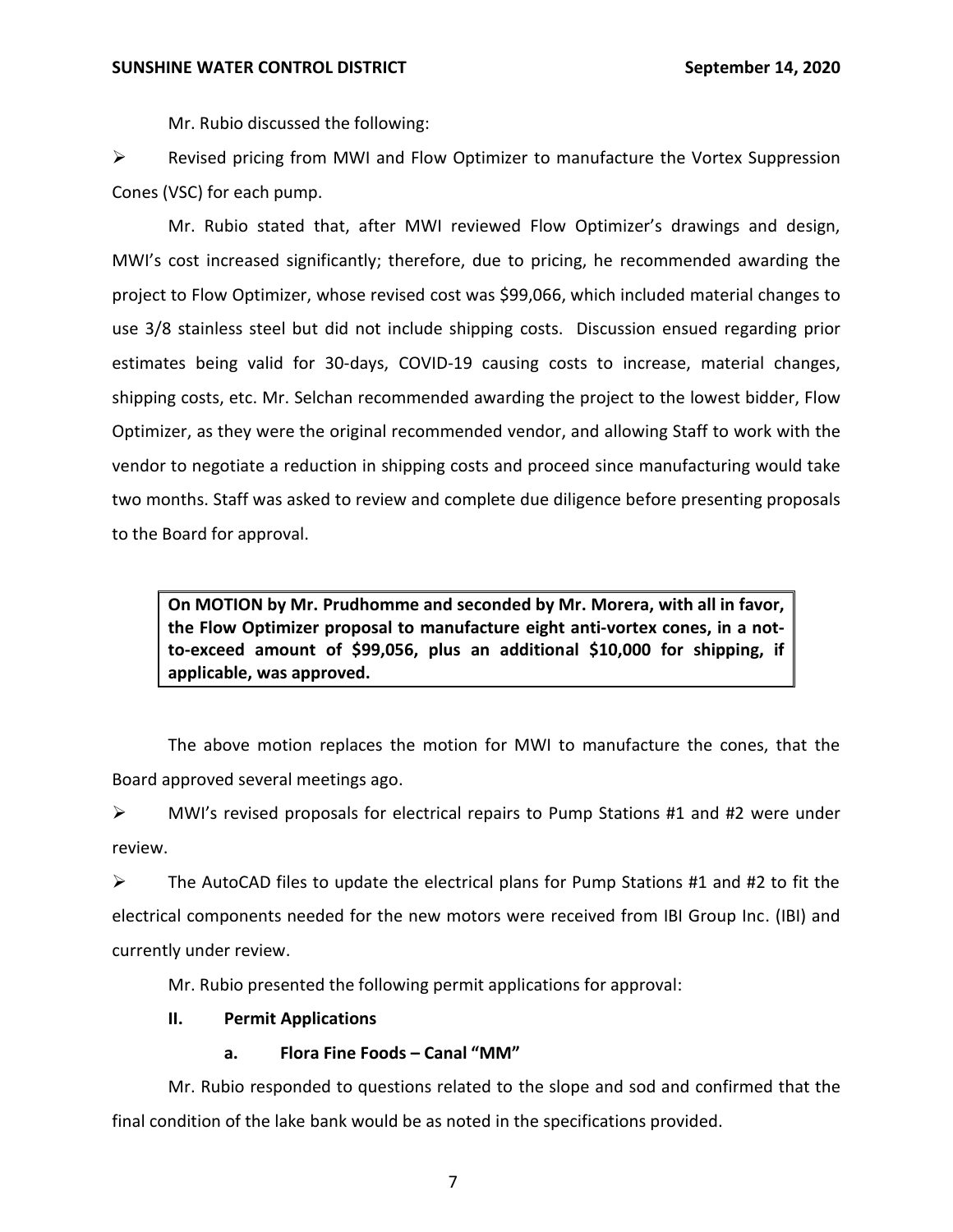**On MOTION by Mr. Prudhomme and seconded by Mr. Morera, with all in favor, the CAS Project No. 15-1826-P25, Right-of-Way (ROW) permit application, to de-muck along a portion of Canal "MM", submitted by Diversified Construction and Engineering Services on behalf of Flora Fine Foods - Canal "MM", for site development at 12400 NW 35th Street, subject to the Special Conditions set forth in the September 3, 2020 recommendation letter, was approved.** 

 **b. City of Coral Springs Lift Station (LS) Rehabilitation (3) LS 14A, LS 17B & LS 19C** 

 **On MOTION by Mr. Prudhomme and seconded by Mr. Morera, with all in favor, the CAS Project No. 15-1826, Right-of-Way (ROW) permit application, adjacent along Canal "C", Canal "GG" and Canal "19-6" to rehabilitate Lift Stations 14A, 17B and 19C, respectively, submitted by BLMD USA, LLC on behalf of the City of Coral Springs, subject to the Special Conditions set forth in the September 8, 2020 recommendation letter, was approved.** 

 ➢ The cost recovery review and canal survey information for de-mucking purposes at Canal "LL" was discussed with the Consultant for Ladybird Academy, after he and Mr. Selchan toured the area.

 $\triangleright$  Several Letters of No Objection were issued.

 Regarding the status of CAS presenting the Pump Station Remediation Report, Mr. Rubio stated delays in obtaining information about the motor issues at Pump Station #2 caused further delays; he would speak with Mr. Larry Smith about the remaining outstanding electrical item and present a report at the next meeting.

# **C. District Engineering Consultant:** *John McKune*

There being nothing to report, the next item followed.

# **D. District Field Supervisor:** *Cory Selchan*

Mr. Selchan reported the following:

 $\triangleright$  Over 11" of rain was received since the last meeting.

 $\triangleright$  The third fish stocking of carp was completed; the fourth and final delivery was expected soon. A total of 4,000 fish were ordered.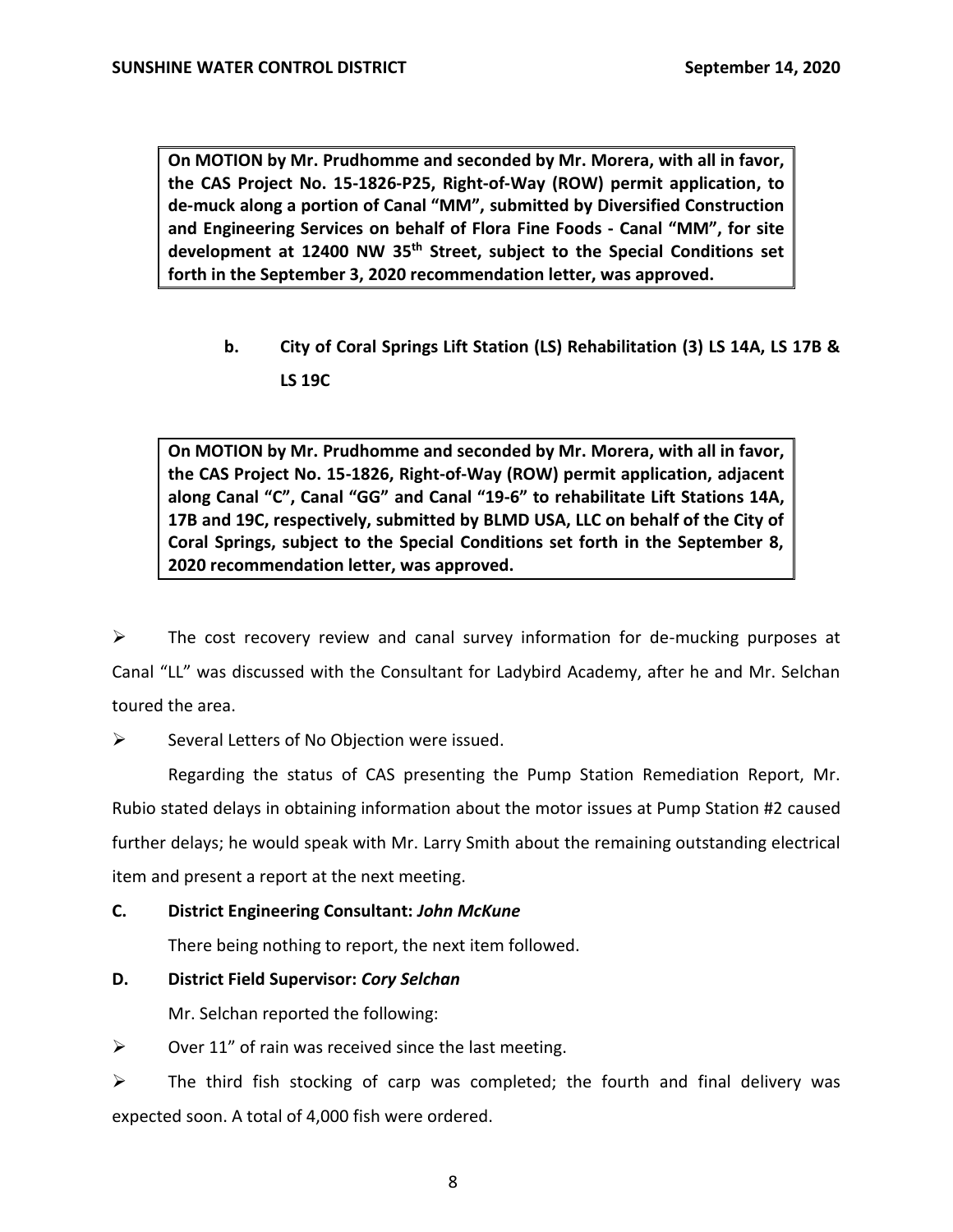## **SUNSHINE WATER CONTROL DISTRICT September 14, 2020**

 $\triangleright$  The repairs to the District's generator would be completed by the end of September; the temporary generator for Pump Station #2 would be returned.

# **E. District Manager:** *Wrathell, Hunt & Associates, LLC*

# • **NEXT MEETING DATE: October 14, 2020 at 6:30 P.M.**

# o **QUORUM CHECK**

 The next meeting will be held on October 14, 2020, in-person at the LaQuinta Inn, unless meeting to December 9<sup>th</sup>, due to insurance renewal presentations and certain time constraints and because the holiday parade would likely be cancelled. Discussion ensued. the Florida Governor's Executive Order is extended. Ms. Cerbone asked to move the December

 **On MOTION by Mr. Prudhomme and seconded by Mr. Morera, with all in favor, rescheduling the December 2, 2020 meeting to December 9, 2020, was approved.** 

 The Board agreed with renewing the District's Florida Association of Special Districts (FASD) membership.

 Ms. Cerbone conveyed that Mr. Hutchins, at 3770 NW 99 Avenue, submitted a letter expressing his appreciation and commending the efforts of Mr. Selchan and his team in doing a great job of cleaning up the area.

 As the General Election is in November and he is running for a City Commission Seat, Mr. Morera stated that October would be his last meeting and his resignation letter was submitted to Management.

# **THIRTEENTH ORDER OF BUSINESS Adjournment**

There being no further business to discuss, the meeting adjourned.

 **On MOTION by Mr. Prudhomme and seconded by Mr. Morera, with all in favor, the meeting adjourned at 8:30 p.m.**